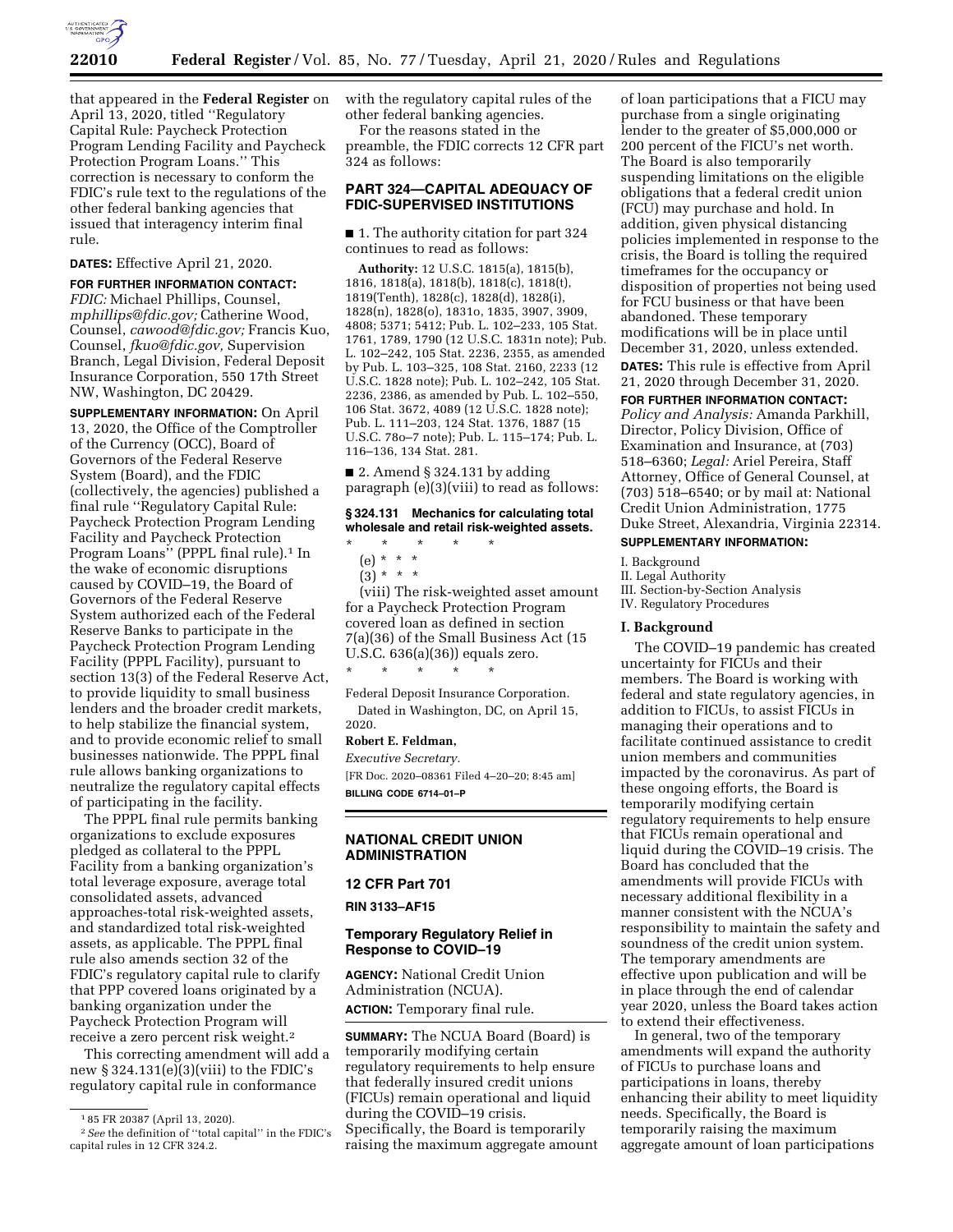that a FICU may purchase from a single originating lender to the greater of \$5,000,000 or 200 percent of the credit union's net worth. The Board is also temporarily suspending certain limitations on the types of eligible obligations that a FICU may purchase and hold. The third regulatory amendment addresses a requirement that may be difficult, if not impossible, to meet during the pandemic. Given the physical distancing policies in effect, the Board is tolling the required timeframes for the occupancy or disposition of properties not being used for FCU business or that have been abandoned.

Section III of this preamble discusses the temporary regulatory amendments in greater detail.

#### **II. Legal Authority**

The Board is issuing this temporary final rule pursuant to its authority under the Federal Credit Union (FCU) Act.1 The FCU Act grants the Board a broad mandate to issue regulations governing both FCUs and, more generally, all FICUs. For example, section 120 of the FCU Act is a general grant of regulatory authority and authorizes the Board to prescribe rules and regulations for the administration of the act.2 Section 209 of the FCU Act is a plenary grant of regulatory authority to issue rules and regulations necessary or appropriate to carry out its role as share insurer for all FICUs 3 Other provisions of the act confer specific rulemaking authority to address prescribed issues or circumstances.4 Accordingly, the FCU Act grants the Board broad rulemaking authority to ensure that the credit union industry and the National Credit Union Share Insurance Fund (NCUSIF) remain safe and sound.

#### **III. Section-by-Section Analysis**

#### *A. Aggregate Limit on Loan Participation Purchases (§ 701.22(b)(5)(ii))*

Section 107(5)(E) of the FCU Act authorizes an FCU to engage in participation lending with other credit unions, credit union organizations, or financial organizations in accordance with written policies of the FCU's board of directors.5 The NCUA has implemented this statutory provision in § 701.22 of its regulations, which

applies to all FICUs. The statute contains no limitation on the amount of participations that an FCU may purchase from any single originating lender.

The regulation limits the aggregate amount of loan participations that a FICU may purchase from any one originating lender to the greater of \$5,000,000 or 100 percent of the FICU's net worth.6 As explained in the preamble to the final rule that established the limitation, the purpose of the provision is to mitigate the exposure of FICUs to concentration risk.7 The preamble explained that in prescribing concentration limits on loan participations, the Board's goal was ''to strike an appropriate balance between mitigating risk and fostering the industry's growth and stability.'' 8

The Board continues to believe that a cap is an important protection against FICU insolvency. However, consistent with the NCUA's 2018 Regulatory Reform Agenda, the Board also believes that, as currently formulated, the limitation may be overly prescriptive.<sup>9</sup> Additional regulatory flexibility is especially warranted during the present COVID–19 crisis when many FICUs are seeking to maintain adequate liquidity. Accordingly, the Board believes that temporarily raising the cap is necessary to strike the balance it sought in originally promulgating the rule and encourages FICUs to engage in appropriate due diligence in this context.

Under the temporary final rule, the aggregate limit below which a waiver from the appropriate NCUA regional director is not required will be raised to the greater of \$5,000,000 or 200 percent of the FICU's net worth. The increase will help safeguard the stability of FICUs during the crisis, without undue additional risk to the safety and soundness of the credit union system. Subsequent to the temporary rule's expiration at the close of December 31, 2020, a FICU must return into compliance with the current limitation (that is, the greater of \$5,000,000 or 100 percent of its net worth) by either ceasing to purchase loan participations from the originating lender or requesting a waiver as provided in the regulation.

# *B. Purchase, Sale, and Pledge of Eligible Obligations (§ 701.23(b))*

Section 107(13) of the FCU Act authorizes an FCU, ''in accordance with rules and regulations prescribed by the

Board,'' to purchase, sell, or pledge all or part of an eligible obligation to one of its own members.10 The NCUA has implemented this authority in its regulations at  $\S 701.23(b)(1)(i)$  and § 703.21(b)(2)(i), which provides that an FCU may purchase an eligible obligation from any source, provided the FCU is empowered to grant the loan or the loan is refinanced within 60 days following its purchase so that it is a loan the FCU is empowered to grant.

The purpose of the refinancing requirement is to help ensure that loans *purchased* by an FCU comply with the statutory and regulatory requirements applicable to loans *made* by the FCU. Although the Board's longstanding policy is that all eligible obligations of an FCU, whether made or purchased, comply with the requirements and goals of the FCU Act, the explicit statutory language of the FCU Act does not necessarily compel this. Given the COVID–19 emergency, the Board believes that the balance weighs in favor of adopting a closer reading of the text of the statute and suspending the refinancing requirement for a temporary period to promote the extension of credit and flow of liquidity in the credit union system generally.

As noted, the FCU Act and § 701.23 generally do not authorize an FCU to purchase a loan unless the person liable on the loan is a member of that credit union. The Board's publicly articulated interpretation since the 1979 rulemaking that implemented section 107(13), is that Congress did not intend section 107(13) to be an express prohibition on purchases of obligations made to non-members provided they are authorized by other sections of the FCU Act.11

The Board's regulations in 12 CFR 701.23 generally require that purchased eligible obligations be obligations of the purchasing FCU's members. However, § 701.23(b)(2) provides certain limited exceptions to the general requirements for well-capitalized FCUs with composite CAMEL ratings of ''1'' or "2."<sup>12</sup> The regulations authorize these FCUs to purchase the eligible obligations of any FICU or of any liquidating credit union without regard to whether they are obligations of the purchasing FCU's members. As the Board has previously noted, these types of purchases could be construed as

<sup>1</sup> 12 U.S.C. 1751 *et al.* 

<sup>2</sup> 12 U.S.C. 1766(a).

<sup>3</sup> 12 U.S.C. 1789.

<sup>4</sup>An example of a provision of the FCU Act that provides the Board with specific rulemaking authority is section 207 (12 U.S.C. 1787), which is a specific grant of authority over share insurance coverage, conservatorships, and liquidations.

<sup>5</sup> 12 U.S.C. 1757(5)(e).

<sup>6</sup> 12 CFR 701.22(b)(5)(ii).

<sup>7</sup> 78 FR 37946 (June 25, 2013).

<sup>8</sup> *Id.* at 37951.

<sup>9</sup> 83 FR 65926, 65946–65947 (Dec. 21, 2018).

<sup>10</sup> 12 U.S.C. 1757(13).

<sup>11</sup> 44 FR 27068, 27069 (May 9, 1979). 12Section 701.23 also contains exceptions to the membership requirement for certain purchases of student loans and real estate loans that an FCU

purchases to complete a pool for sale. The Board established this exception in the 1979 final rule discussed above. 44 FR 27068 (May 9, 1979).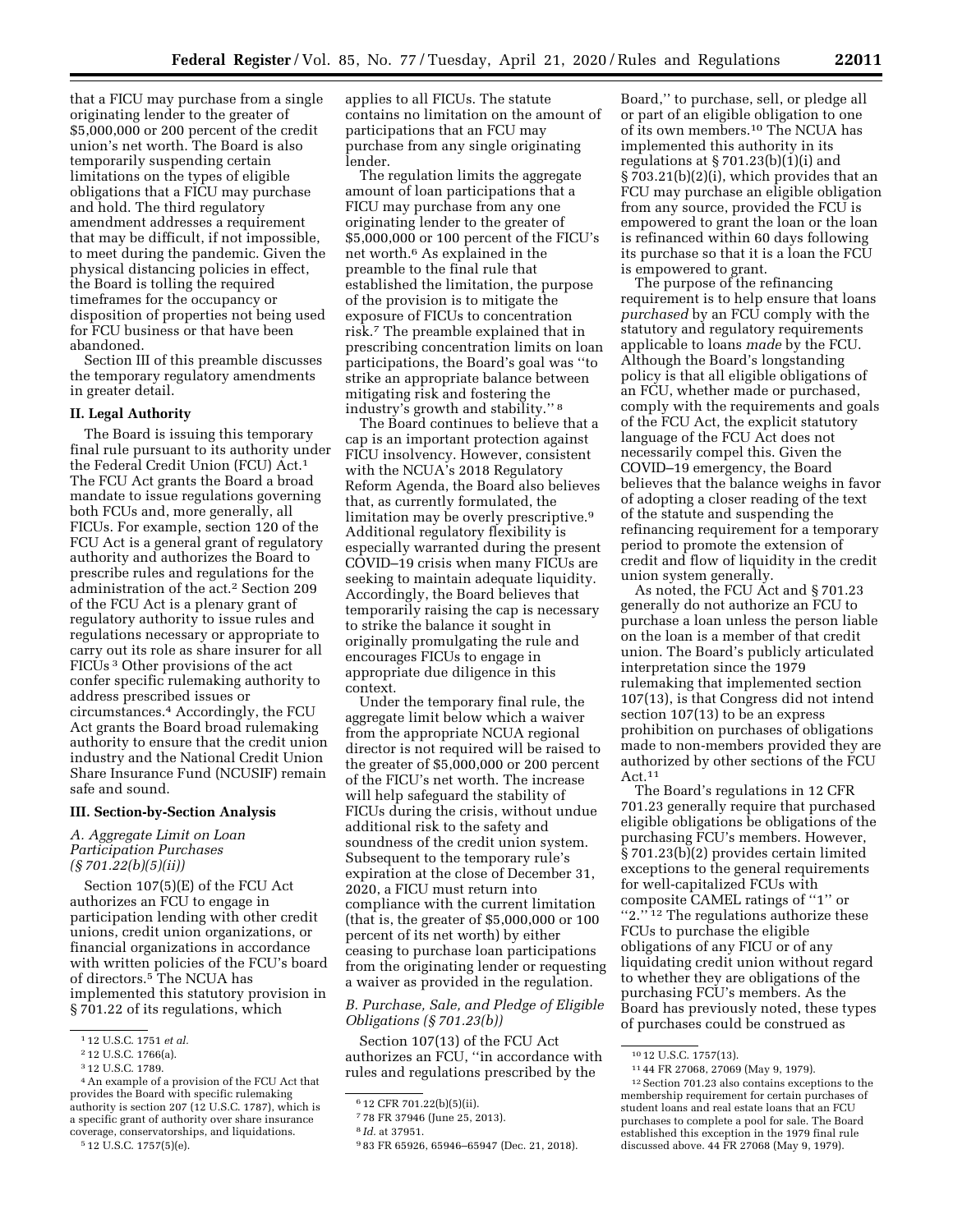being made under section 107(14) of the FCU Act, which does not impose a membership requirement, as opposed to under section 107(13).13 Section 107(14) authorizes FCUs to ''purchase all or part of the assets of another credit union and to assume the liabilities of the selling credit union and those of its members.'' This statutory interpretation is consistent with the general principle that the more specific provision or authority applies in favor of the more general provision.

Although the Board continues to believe that this exception should generally be limited to FCUs with CAMEL 1 or 2 composite ratings, it also recognizes the urgent need to support the extension of credit and facilitate downstream loan purchases as a tool to manage liquidity. The Board, therefore, is temporarily amending its regulations to authorize FCUs with CAMEL composite ratings of 1, 2, or 3 to purchase eligible obligations of FICUs and liquidating credit unions irrespective of whether the obligation belongs to the purchasing FCU's members.14 FCUs may continue to hold obligations purchased pursuant to this temporary final rule subsequent to the rule's expiration at the close of December 31, 2020.

The Board notes that the restrictions temporarily relieved in § 701.23 do not apply to state-chartered, federally insured credit unions. Any such restrictions applicable to state-chartered credit unions would be based on state laws or regulations. The Board also notes that this temporary final rule does not modify the current authority of FCUs under § 701.23 to purchase the obligations of a liquidating credit union without regard to whether the obligations belong to the purchasing FCU's members.

#### *C. FCU Occupancy and Disposal of Acquired Premises (§ 701.36(c))*

Section 107(4) of the FCU Act authorizes an FCU to purchase, hold, and dispose of property necessary or incidental to its operations.15 The Board has implemented and interpreted this provision of the FCU Act in its regulation at 12 CFR 701.36. In general, an FCU may invest in property only that it intends to use to transact credit union

15 12 U.S.C. 1757(4).

business or in property that supports its internal operations or serves its members. Among other provisions, § 701.36: (1) Limits FCU investments in fixed assets; and (2) establishes occupancy, planning, and disposal requirements for acquired and abandoned premises.

The regulation provides that if an FCU acquires premises, including unimproved land or unimproved real property, it must partially occupy them ''no later than six years after the date of acquisition,'' subject to the NCUA granting a waiver.16 Further, an FCU must make diligent efforts to dispose of abandoned premises and any other real property it does not intend to use in transacting business. Additionally, the FCU must advertise for sale premises that have been abandoned for four years.17 The specific terms of these requirements do not stem directly from the FCU Act but instead reflect the Board's judgment in implementing the general statutory provision.

In response to the COVID–19 crisis, many state and localities have implemented physical distancing measures to arrest the spread of the disease.18 These health-related restrictions on the mobility of individuals make the changes in occupancy and dispositions required by § 701.36 extremely difficult. Accordingly, the Board is temporarily tolling the regulatory mandated timeframes. This temporary change appropriately reflects the unique circumstances while maintaining consistency with the statutory provision as interpreted and implemented by the Board. Any days that fall within the period commencing on April 21, 2020 and concluding at the close of December 31, 2020, shall not be counted for purposes of determining an FCU's compliance with the regulatory time periods. This temporary deferral will provide FCUs with additional flexibility to comply with the prescribed time periods, while still complying with the statutory and regulatory goals of ensuring that properties acquired or held by FCUs are used for credit union business.

*Example One: An FCU closed on the purchase of an office building 30 days before April 21, 2020 (that is, the temporary final rule is published on the 31st day following acquisition). Under the temporary regulatory amendment,* 

*January 1, 2021 would be deemed the 31st day following acquisition for purposes of calculating the six-year deadline for partial occupancy.* 

*Example Two: An FCU has an abandoned parcel of land that, under § 701.36(c)(2), it is required to advertise for sale no later than November 9, 2020 (i.e., that fourth year anniversary of the date the parcel was abandoned). Under this temporary final rule, the FCU would have an additional amount of time to meet this requirement equal to the number of days between the publication date and January 1, 2021.* 

# **IV. Regulatory Procedures**

#### *A. Administrative Procedure Act*

The Board is issuing the temporary final rule without prior notice and the opportunity for public comment and the delayed effective date ordinarily prescribed by the Administrative Procedure Act (APA).19 Pursuant to the APA, general notice and the opportunity for public comment are not required with respect to a rulemaking when an ''agency for good cause finds (and incorporates the finding and a brief statement of reasons therefor in the rules issued) that notice and public procedure thereon are impracticable, unnecessary, or contrary to the public interest.'' 20

The Board believes that the public interest is best served by implementing the temporary final rule immediately upon publication in the **Federal Register**. The Board notes that the COVID–19 crisis is unprecedented. It is a rapidly changing situation and difficult to anticipate how the disruptions caused by the crisis will manifest themselves within the financial system and how individual credit unions may be impacted. Because of the widespread impact of a pandemic and the speed with which disruptions have transmitted throughout the United States, the Board believes it is has good cause to determine that ordinary notice and public procedure are impracticable and that moving expeditiously in the form of a temporary final rule is in the best of interests of the public and the FICUs that serve that public. The temporary regulatory changes are proactive steps that are designed to alleviate potential liquidity strains and are undertaken with expedience to ensure the maximum intended effects are in place at the earliest opportunity.

The Board values public input in its rulemakings and believes that providing the opportunity for comment enhances

<sup>13</sup>Section 107(14) is codified in 12 U.S.C. 1757(14). For the Board's prior statements on this matter, please refer to 66 FR 58656, 58660 (Nov. 23, 2001); 51 FR15055, 15059 (Mar. 15, 2001), and 76 FR 81421, 81426 (Dec. 28, 2011).

<sup>14</sup> Generally, credit unions with a CAMEL composite rating lower than 3 are considered to be in ''troubled condition'' under the NCUA's regulations. 12 CFR 700.2.

<sup>16</sup> 12 CFR 701.36(c)(1).

<sup>17</sup> 12 CFR 701.36(c)(2).

<sup>18</sup>*See, [https://www.nytimes.com/interactive/](https://www.nytimes.com/interactive/2020/us/coronavirus-stay-at-home-order.html) [2020/us/coronavirus-stay-at-home-order.html.](https://www.nytimes.com/interactive/2020/us/coronavirus-stay-at-home-order.html)* (''[A] a vast majority of Americans—nine in 10 United States residents—are now or will soon be under instructions to stay at home.'')

<sup>19</sup> 5 U.S.C. 551 *et seq.* 

<sup>20</sup> 5 U.S.C. 553(b)(3).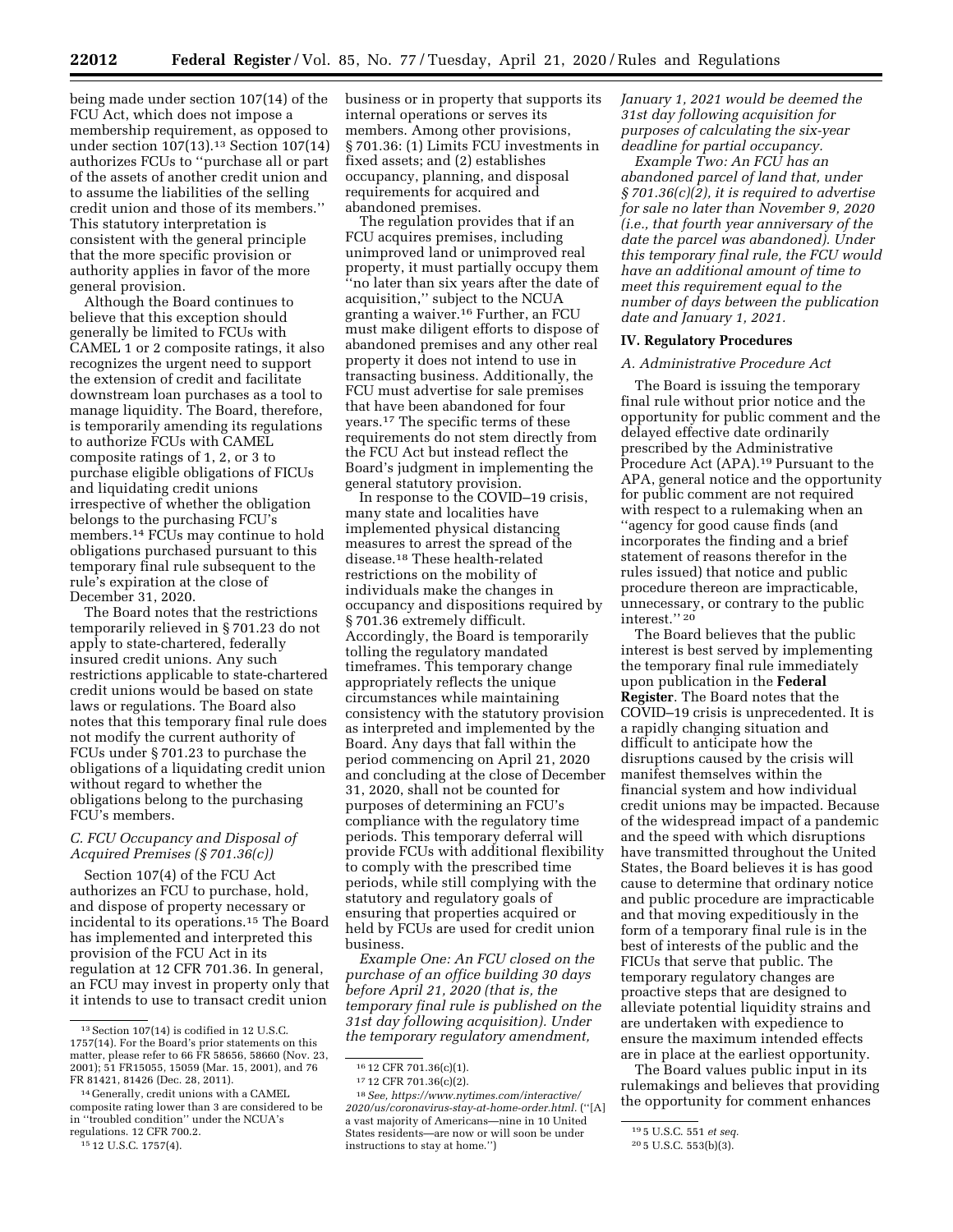its regulations. Accordingly, the Board often solicits comments on its rules even when not required under the APA, such as for the rules it issues on an interim-final basis. The Board, however, notes that the provisions in this rule are temporary in nature, and designed specifically to help credit unions affected by the COVID–19 pandemic. The amendment made by the temporary final rule will automatically expire at the close of December 31, 2020, and are limited in number and scope. For these reasons, the Board finds that there is good cause consistent with the public interest to issue the rule without advance notice and comment.

The APA also requires a 30-day delayed effective date, except for (1) substantive rules which grant or recognize an exemption or relieve a restriction; (2) interpretative rules and statements of policy; or (3) as otherwise provided by the agency for good cause.21 Because the rules relieves currently codified limitations and restrictions, the temporary final rule is exempt from the APA's delayed effective date requirement. As an alternative basis to make the rule effective without the 30-day delayed effective date, the Board finds there is good cause to do so for the same reasons set forth above regarding advance notice and opportunity for comment.

# *B. Congressional Review Act*

For purposes of the Congressional Review Act,22 the Office of Management and Budget (OMB) makes a determination as to whether a final rule constitutes a ''major'' rule. If the OMB deems a rule to be a ''major rule,'' the Congressional Review Act generally provides that the rule may not take effect until at least 60 days following its publication.

The Congressional Review Act defines a ''major rule'' as any rule that the Administrator of the Office of Information and Regulatory Affairs of the OMB finds has resulted in or is likely to result in (A) an annual effect on the economy of \$100,000,000 or more; (B) a major increase in costs or prices for consumers, individual industries, Federal, State, or local government agencies or geographic regions, or (C) significant adverse effects on competition, employment, investment, productivity, innovation, or on the ability of United States-based enterprises to compete with foreignbased enterprises in domestic and export markets.23

For the same reasons set forth above, the Board is adopting the temporary final rule without the delayed effective date generally prescribed under the Congressional Review Act. The delayed effective date required by the Congressional Review Act does not apply to any rule for which an agency for good cause finds (and incorporates the finding and a brief statement of reasons therefor in the rule issued) that notice and public procedure thereon are impracticable, unnecessary, or contrary to the public interest.24 In light of current market uncertainty, the Board believes that delaying the effective date of the rule would be contrary to the public interest for the same reasons discussed above.

As required by the Congressional Review Act, the Board will submit the final rule and other appropriate reports to Congress and the Government Accountability Office for review.

#### *C. Paperwork Reduction Act*

The Paperwork Reduction Act of 1995 (PRA) applies to rulemakings in which an agency by rule creates a new paperwork burden on regulated entities or modifies an existing burden.25 For purposes of the PRA, a paperwork burden may take the form of a reporting, recordkeeping, or a third-party disclosure requirement, referred to as an information collection. The NCUA may not conduct or sponsor, and the respondent is not required to respond to, an information collection unless it displays a valid Office of Management and Budget (OMB) control number.

The impact of this temporary rule on information collection requirements are estimated as follows:

701.22—OMB No. 3133–0141, Organization and Operation of FCU— Loan Participations. It is anticipated that there will be no increase in the number of credit unions currently participating. It is estimated that these credit unions may see a slight increase in the number of loan participation agreements. The recordkeeping requirement to retain and maintain a copy of the agreement is minimal, and would not impact the recordkeeping burden. Because of the net worth increase, NCUA estimates that the waiver request on the limits will be reduced by 50 percent, for an estimated reduction of 20 burden hours. A total burden hours of 3,025 requested.

701.23—OMB No. 3133–0127, Purchase, Sale, and Pledge of Eligible Obligations. NCUA estimates a minimal increase in the number of respondents

from the suspension of the limitations and in the number of agreements. The recordkeeping requirement to retain and maintain these records would increase based on this estimate. Due to the expanded authority, waivers would not be necessary and appeals to the waivers are null during this period. An estimated increase of 2,207 burden hours is due to this change, for a total of 12,747 burden hours requested.

701.36—OMB No. 3133–0040, Federal Credit Union Occupancy, Planning, and Disposal of Acquired and Abandoned Premises. The temporary rule will suspend the time limit assigned to partial occupancy, disposal of abandoned property, and advertisement of the sale of abandoned property, that falls on the date of the publication of this rule through December 31, 2020; not to begin until January 1, 2021. The suspension of time requirements will eliminate the need for a waiver during this period for a reduction of 305 burden hours; for a total of 30 burden hours requested.

The cumulative changes of the burden hours associated with these three information collections requirements total to 1,882. An emergency request for approval has been submitted to OMB for the revisions to the information collection requirements under the OMB control numbers identified above. A separate notice will be published in the **Federal Register** soliciting public comments on these revisions.

# *D. Executive Order 13132, on Federalism*

Executive Order 13132 26 encourages independent regulatory agencies to consider the impact of their actions on state and local interests. The NCUA, an independent regulatory agency, as defined in 44 U.S.C. 3502(5), voluntarily complies with the executive order to adhere to fundamental federalism principles. The temporary final rule will not have substantial direct effects on the states, on the relationship between the national government and the states, or on the distribution of power and responsibilities among the various levels of government. The Board has therefore determined that this rule does not constitute a policy that has federalism implications for purposes of the executive order.

# *E. Assessment of Federal Regulations and Policies on Families*

The NCUA has determined that this temporary final rule will not affect

<sup>21</sup> 5 U.S.C. 553(d).

<sup>22</sup> 5 U.S.C. 801–808.

<sup>23</sup> 5 U.S.C. 804(2).

<sup>24</sup> 5 U.S.C. 808.

<sup>25</sup> 44 U.S.C. 3507(d).

<sup>26</sup>Executive Order 13132 on Federalism, was signed by former President Clinton on August 4, 1999, and subsequently published in the **Federal Register** on August 10, 1999 (64 FR 43255).